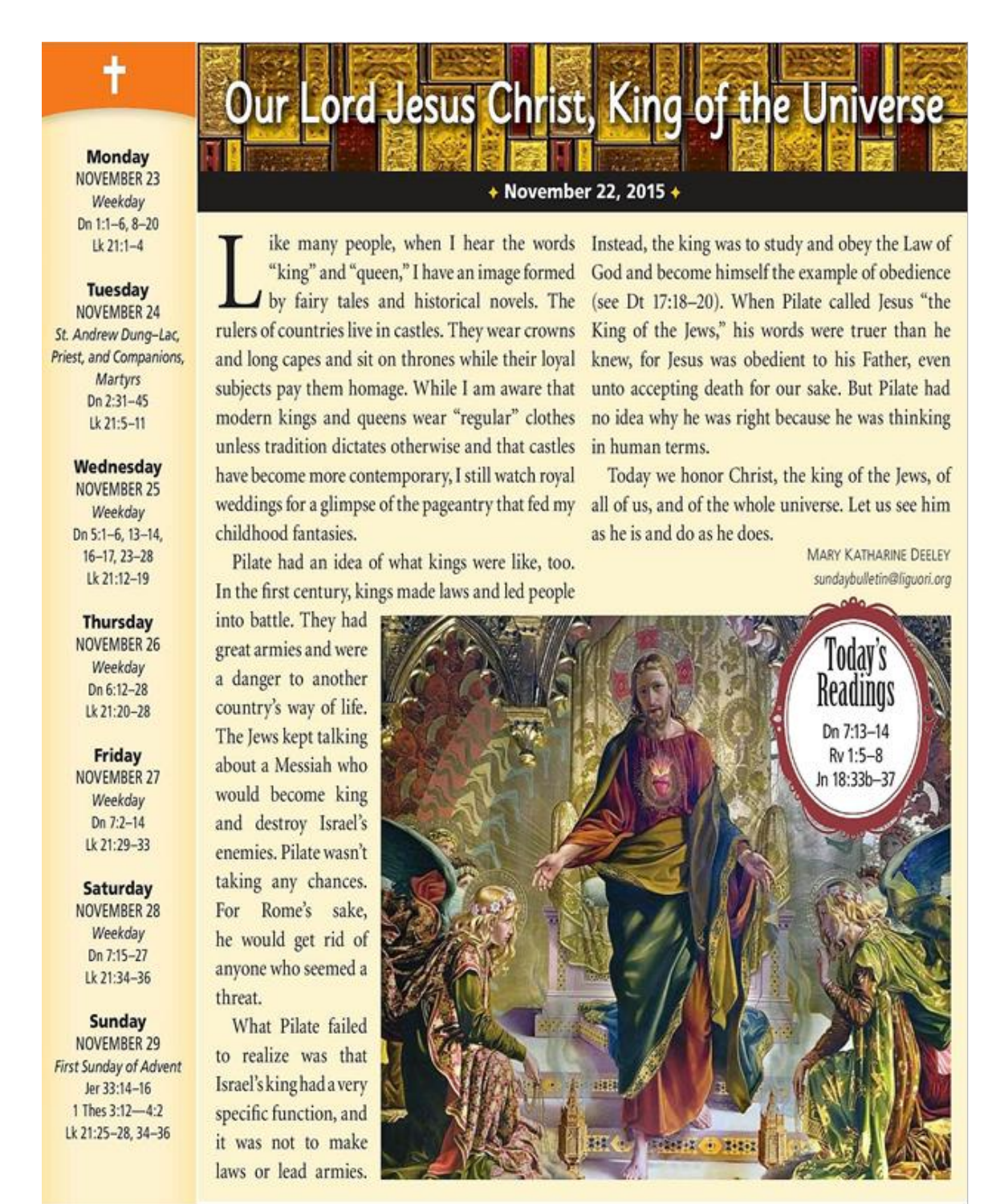

**Our Lord Jesus Christ King of the Universe**

# *November 22, 2015*



## *St. Ann Catholic Church & Our Lady of Chartres Mission Pastor: Reverend Khoa P. Vo Office: 228-832-2560, Fax: 228-832-3140 Hours: Monday-Friday 9am-4pm.*

**Web: www.stannparishlizana.org --- Email: [stanncatholic@bellsouth.net](mailto:stanncatholic@bellsouth.net)**



EUCHARISTIC ADORATION Every Friday Adoration from 8:30 a.m. to 9:30 a.m SACRAMENT OF RECONCILIATION Both Before Mass and by Appointment. *Mass Schedule for this Week*  Our Lady of Chartres Mass Schedule Sun 7:30 am Our Parish Family St. Ann Mass Schedule & Intentions Sat 4:00 pm +Ken Acosta Sun 9:00am Our Parish Family

Mon 8:00am +Betty Pierce Tues 8:00 am +Myra Sandedge Wed 8:00 am +Ken Acosta Thu 9:00 amThanksgiving Fri 8:00 am +Betty Pierce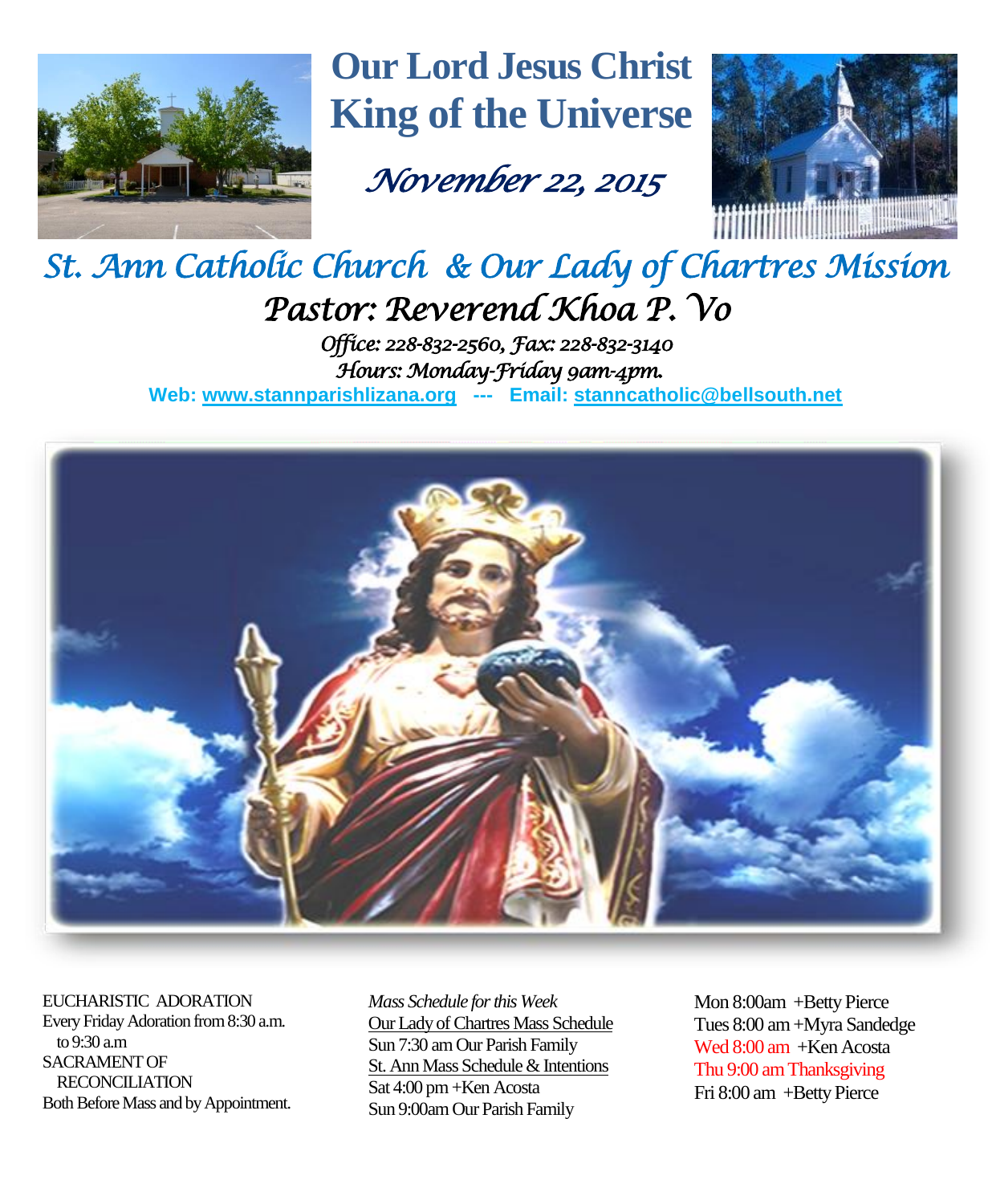## *From Father Khoa's Desk...*

## *Dear Parishioners and Friends,*

The Solemnity of Christ the King marks the closing of the liturgical year for the Church. The Scripture readings selected for this great feast present us with an image that sums up the history of our salvation through the life, death, and resurrection of Jesus Christ (the Paschal Mystery)

In the Gospel passage from John we see that Jesus responds to Pilate by telling him, "My kingdom does not belong to this world." In other words, Jesus is unlike all other kings and earthly rulers. All the usual trappings of power, prestige, authority, control, etc. are worthless in the kingdom inaugurated through the person of Jesus Christ. His is a kingdom of compassion, self-sacrificing love, generous service, and surrender to the grace of God. While Jesus proclaims that the kingdom of God is among us now, it is not fully realized in our earthly institutions and societies, not even in the Church. Tradition reminds us that the Church is a special sign and bearer of the good news of the kingdom, but it too is in need of continuous renewal and conversion. The fact that it is difficult at times to recognize the presence of God's kingdom does not mean that it does not exist. The kingdom does exist and it continues to grow through the efforts of people of faith like you and me.

Living our baptismal vocation forms the essence of our participation in the building up of the kingdom here on earth. Thus, fidelity to our family responsibilities, giving witness to God in the marketplace, sharing our time, talent, and treasure within the parish community are all part of our commitment to the kingdom. The Gospel reminds us that the kingdom grows almost unnoticed like the mustard seed when disciples of Jesus strive to live the truth of the Gospel and translate its meaning to others even in the face of opposition and rejection. The reign of Jesus Christ in our daily lives

and in the world is the ultimate truth of all human life and encourages us to look forward in hope to its full realization in heaven. Hopefully all of us can appreciate how we have an important role in helping the kingdom take root in our parish family and in our community.

We celebrate **Thanksgiving** on Thursday, November 27th. While not a holy day of obligation, it is indeed a holy day when so many throughout the country go to their places of worship to thank God for their blessings. We have so much to be thankful for. We give thanks for the blessings of our country and remember to pray for God's special guidance at this time in our history. We also thank God for all the spiritual and material gifts that God has given us as individuals, as families, as a churches. **I hope that you are able to join us for our** *Thanksgiving Day Mass at 9:00 a.m. at St. Ann.*

At this Mass, we invite you to bring to church the bread, wine, fruit, oil, salt and water for your Thanksgiving meal for a special blessing.

*Season of Advent Next week begins the Liturgical Season of Advent. This gives us four weeks of special prayers, Masses and devotions to help us prepare for the Feast of Christmas and for the Second Coming of Christ. In preparation for this Advent Season, If you haven't already gotten a The Word among us Advent devotional booklets are available in the vestibule of the church. This booklet, along with the daily scripture meditation booklet is a great resource to enrich your journey with the Lord this Advent season.* I pray that we have a safe and enjoyable Thanksgiving with family and friends. Let's remember to pray for each other. May God bless all of us!

## *Have a great week! May God bless all of us!*

### **...Fr. Khoa**